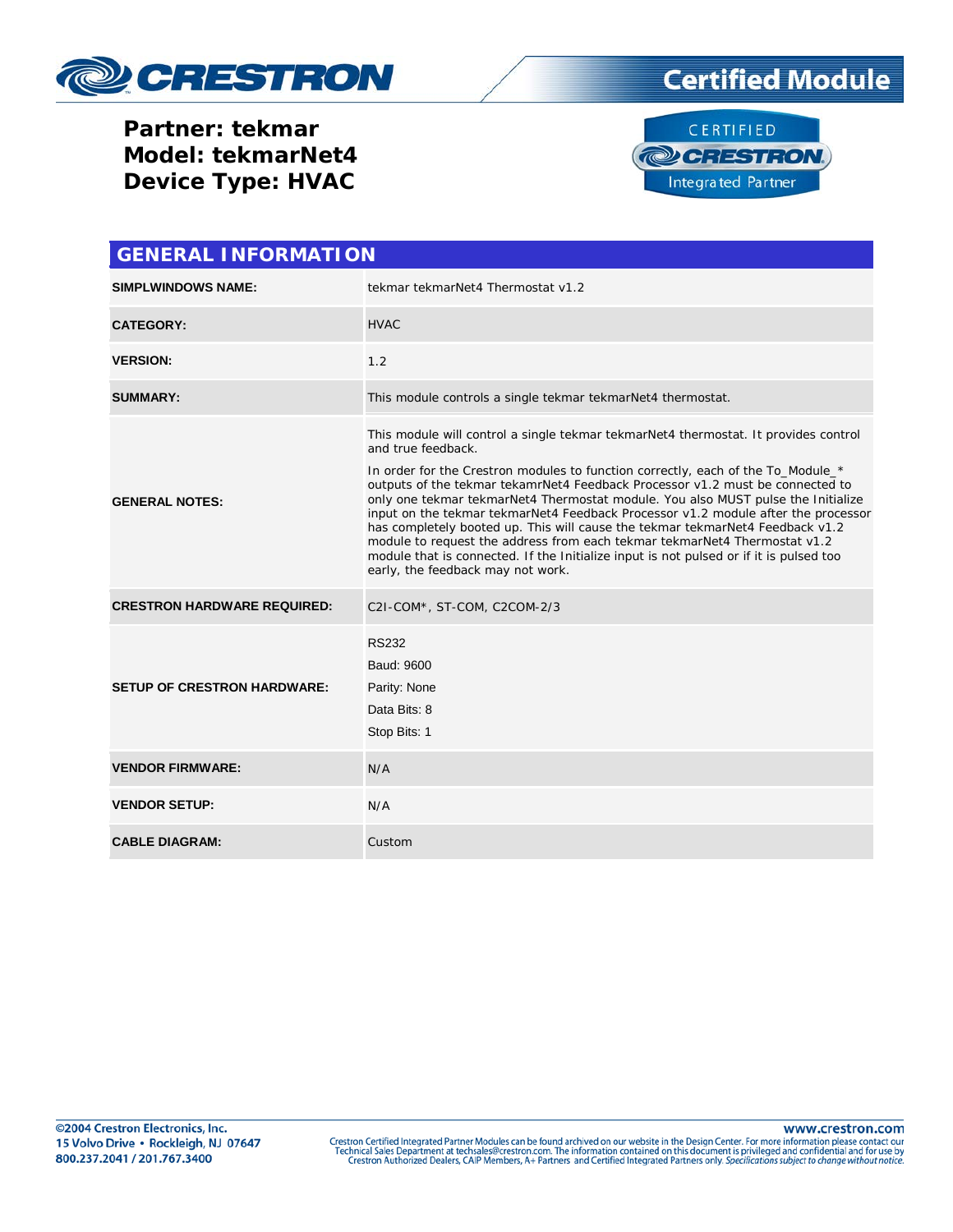

### Partner: tekmar Model: tekmarNet4 **Device Type: HVAC**





| <b>CONTROL:</b>                                                  |    |                                                                                                                                                                                                                                              |
|------------------------------------------------------------------|----|----------------------------------------------------------------------------------------------------------------------------------------------------------------------------------------------------------------------------------------------|
| <heat cool="" slab=""> Set Point <up down=""></up></heat>        | D  | Press and hold to adjust the heat, cool and slab set points.                                                                                                                                                                                 |
| <heat cool="" slab="">_Set_Point_Temperature<br/>Value In</heat> | A  | Analog input to allow preset set point values to be sent to the tekmar. This is to be<br>driven using an Analog Initialize symbol. Valid values are in the range of values<br>entered in the Maximum and Minimum set point parameter fields. |
| Fan Speed <up down=""></up>                                      | D  | Pulse to adjust the fan speed. A fan speed of 0% is fan auto.                                                                                                                                                                                |
| Mode < Off/Auto/Heat/Cool/Vent>                                  | D. | Pulse to select the desired mode.                                                                                                                                                                                                            |
| <b>Initialize</b>                                                | D  | Pulse to get the initial status of the thermostat.                                                                                                                                                                                           |
| <b>From Processor</b>                                            | S  | Serial signal to be routed from one of the To_Module_<1-24> outputs on the<br>tekmar tekmarNet4 Feedback Processor v1.2 module.                                                                                                              |

| <b>FEEDBACK:</b>                              |                |                                                                                                                              |
|-----------------------------------------------|----------------|------------------------------------------------------------------------------------------------------------------------------|
| <heat cool="" slab=""> Set Point Value</heat> | $\overline{A}$ | Analog signals indicating the heat, cool and slab set points. To be displayed<br>using a digital gauge on a touch panel. XXX |
| Fan Speed Value                               | $\overline{A}$ | Analog output indicating the current fan speed. To be displayed using a<br>gauge on a touch panel.                           |
| Fan Speed Is Auto                             | D              | High to indicate that the fan speed is set to auto. This is the equivalent of<br>fan speed 0%.                               |
| Mode Is < Off/Heat/Auto/Cool/Vent>            | D              | High to indicate the currently selected mode.                                                                                |
| <b>Current_Room_Temperature_Value</b>         | $\overline{A}$ | Analog output indicating the current outdoor temperature. To be displayed<br>using a digital gauge on a touch panel. XXX.X   |
| Active Call Is <none cool="" heat=""></none>  | D              | High to indicate the currently active call.                                                                                  |

©2004 Crestron Electronics, Inc. 15 Volvo Drive · Rockleigh, NJ 07647 800.237.2041 / 201.767.3400

www.crestron.com

Crestron Certified Integrated Partner Modules can be found archived on our website in the Design Center. For more information please contact our<br>Technical Sales Department at techsales@crestron.com. The information contain